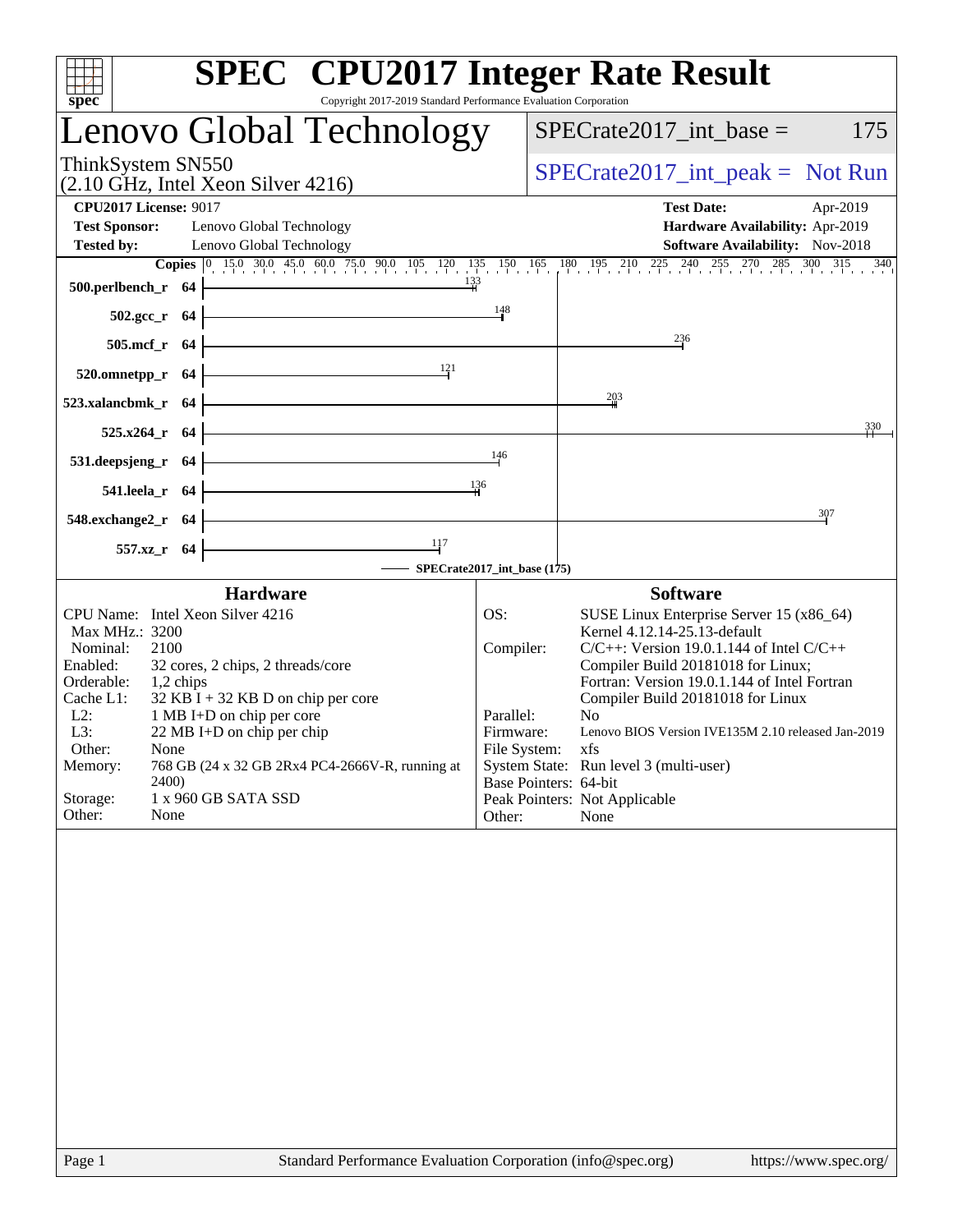

# Lenovo Global Technology

SPECrate  $2017$  int base = 175

(2.10 GHz, Intel Xeon Silver 4216)

ThinkSystem SN550<br>  $SPECTR_{12}$  [SPECrate2017\\_int\\_peak =](http://www.spec.org/auto/cpu2017/Docs/result-fields.html#SPECrate2017intpeak) Not Run

**[Test Sponsor:](http://www.spec.org/auto/cpu2017/Docs/result-fields.html#TestSponsor)** Lenovo Global Technology **[Hardware Availability:](http://www.spec.org/auto/cpu2017/Docs/result-fields.html#HardwareAvailability)** Apr-2019

**[CPU2017 License:](http://www.spec.org/auto/cpu2017/Docs/result-fields.html#CPU2017License)** 9017 **[Test Date:](http://www.spec.org/auto/cpu2017/Docs/result-fields.html#TestDate)** Apr-2019 **[Tested by:](http://www.spec.org/auto/cpu2017/Docs/result-fields.html#Testedby)** Lenovo Global Technology **[Software Availability:](http://www.spec.org/auto/cpu2017/Docs/result-fields.html#SoftwareAvailability)** Nov-2018

## **[Results Table](http://www.spec.org/auto/cpu2017/Docs/result-fields.html#ResultsTable)**

|                             |               |                |                | <b>Base</b>    |       |                |            | <b>Peak</b>   |                |              |                |              |                |              |
|-----------------------------|---------------|----------------|----------------|----------------|-------|----------------|------------|---------------|----------------|--------------|----------------|--------------|----------------|--------------|
| <b>Benchmark</b>            | <b>Copies</b> | <b>Seconds</b> | Ratio          | <b>Seconds</b> | Ratio | <b>Seconds</b> | Ratio      | <b>Copies</b> | <b>Seconds</b> | <b>Ratio</b> | <b>Seconds</b> | <b>Ratio</b> | <b>Seconds</b> | <b>Ratio</b> |
| $500.$ perlbench_r          | 64            | 766            | 133            | 757            | 135   | 767            | 133        |               |                |              |                |              |                |              |
| $502.\text{gcc}_r$          | 64            | 614            | 148            | 617            | 147   | 614            | 148        |               |                |              |                |              |                |              |
| $505$ .mcf r                | 64            | 437            | 236            | 438            | 236   | 438            | 236        |               |                |              |                |              |                |              |
| 520.omnetpp_r               | 64            | 696            | 121            | 694            | 121   | 695            | 121        |               |                |              |                |              |                |              |
| 523.xalancbmk_r             | 64            | 333            | 203            | 332            | 204   | 335            | 202        |               |                |              |                |              |                |              |
| 525.x264 r                  | 64            | 339            | 330            | 343            | 327   | 330            | 340        |               |                |              |                |              |                |              |
| 531.deepsjeng_r             | 64            | 502            | 146            | 502            | 146   | 502            | 146        |               |                |              |                |              |                |              |
| 541.leela r                 | 64            | 790            | 134            | 781            | 136   | 780            | 136        |               |                |              |                |              |                |              |
| 548.exchange2_r             | 64            | 546            | 307            | 546            | 307   | 545            | 308        |               |                |              |                |              |                |              |
| 557.xz r                    | 64            | 592            | 117            | 593            | 116   | 592            | <b>117</b> |               |                |              |                |              |                |              |
| $SPECrate2017$ int base =   |               |                | 175            |                |       |                |            |               |                |              |                |              |                |              |
| $SPECrate2017\_int\_peak =$ |               |                | <b>Not Run</b> |                |       |                |            |               |                |              |                |              |                |              |

Results appear in the [order in which they were run](http://www.spec.org/auto/cpu2017/Docs/result-fields.html#RunOrder). Bold underlined text [indicates a median measurement](http://www.spec.org/auto/cpu2017/Docs/result-fields.html#Median).

### **[Submit Notes](http://www.spec.org/auto/cpu2017/Docs/result-fields.html#SubmitNotes)**

 The numactl mechanism was used to bind copies to processors. The config file option 'submit' was used to generate numactl commands to bind each copy to a specific processor. For details, please see the config file.

## **[Operating System Notes](http://www.spec.org/auto/cpu2017/Docs/result-fields.html#OperatingSystemNotes)**

Stack size set to unlimited using "ulimit -s unlimited"

### **[General Notes](http://www.spec.org/auto/cpu2017/Docs/result-fields.html#GeneralNotes)**

Environment variables set by runcpu before the start of the run: LD\_LIBRARY\_PATH = "/home/cpu2017-1.0.5-ic19.0u1/lib/intel64"

 Binaries compiled on a system with 1x Intel Core i9-7900X CPU + 32GB RAM memory using Redhat Enterprise Linux 7.5 Transparent Huge Pages enabled by default Prior to runcpu invocation Filesystem page cache synced and cleared with: sync; echo 3> /proc/sys/vm/drop\_caches runcpu command invoked through numactl i.e.: numactl --interleave=all runcpu <etc> Yes: The test sponsor attests, as of date of publication, that CVE-2017-5754 (Meltdown) is mitigated in the system as tested and documented. Yes: The test sponsor attests, as of date of publication, that CVE-2017-5753 (Spectre variant 1) is mitigated in the system as tested and documented. Yes: The test sponsor attests, as of date of publication, that CVE-2017-5715 (Spectre variant 2)

**(Continued on next page)**

| Page 2<br>Standard Performance Evaluation Corporation (info@spec.org)<br>https://www.spec.org/ |
|------------------------------------------------------------------------------------------------|
|------------------------------------------------------------------------------------------------|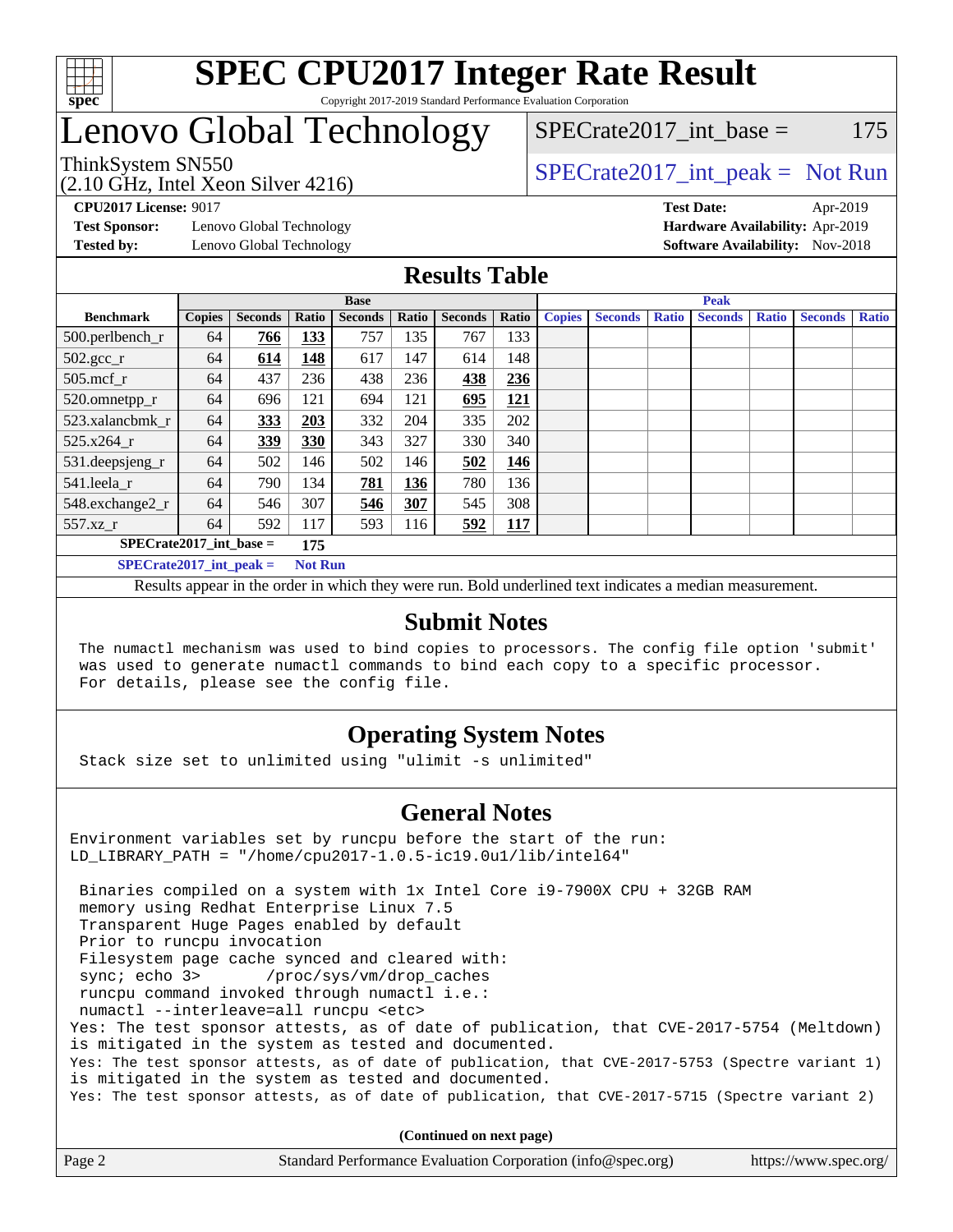

# Lenovo Global Technology

ThinkSystem SN550<br>  $SPECTA = Not Run$ <br>  $SPECTA = Not Run$ 

SPECrate  $2017$  int base = 175

(2.10 GHz, Intel Xeon Silver 4216)

**[Test Sponsor:](http://www.spec.org/auto/cpu2017/Docs/result-fields.html#TestSponsor)** Lenovo Global Technology **[Hardware Availability:](http://www.spec.org/auto/cpu2017/Docs/result-fields.html#HardwareAvailability)** Apr-2019 **[Tested by:](http://www.spec.org/auto/cpu2017/Docs/result-fields.html#Testedby)** Lenovo Global Technology **[Software Availability:](http://www.spec.org/auto/cpu2017/Docs/result-fields.html#SoftwareAvailability)** Nov-2018

**[CPU2017 License:](http://www.spec.org/auto/cpu2017/Docs/result-fields.html#CPU2017License)** 9017 **[Test Date:](http://www.spec.org/auto/cpu2017/Docs/result-fields.html#TestDate)** Apr-2019

#### **[General Notes \(Continued\)](http://www.spec.org/auto/cpu2017/Docs/result-fields.html#GeneralNotes)**

is mitigated in the system as tested and documented. Yes: The test sponsor attests, as of date of publication, that CVE-2018-3640 (Spectre variant 3a) is mitigated in the system as tested and documented. Yes: The test sponsor attests, as of date of publication, that CVE-2018-3639 (Spectre variant 4) is mitigated in the system as tested and documented.

### **[Platform Notes](http://www.spec.org/auto/cpu2017/Docs/result-fields.html#PlatformNotes)**

Page 3 Standard Performance Evaluation Corporation [\(info@spec.org\)](mailto:info@spec.org) <https://www.spec.org/> BIOS configuration: Choose Operating Mode set to Maximum Performance Trusted Execution Technology set to Enable SNC set to Enable Stale AtoS set to Enable Sysinfo program /home/cpu2017-1.0.5-ic19.0u1/bin/sysinfo Rev: r5974 of 2018-05-19 9bcde8f2999c33d61f64985e45859ea9 running on linux-30ed Sun Apr 28 17:51:24 2019 SUT (System Under Test) info as seen by some common utilities. For more information on this section, see <https://www.spec.org/cpu2017/Docs/config.html#sysinfo> From /proc/cpuinfo model name : Intel(R) Xeon(R) Silver 4216 CPU @ 2.10GHz 2 "physical id"s (chips) 64 "processors" cores, siblings (Caution: counting these is hw and system dependent. The following excerpts from /proc/cpuinfo might not be reliable. Use with caution.) cpu cores : 16 siblings : 32 physical 0: cores 0 1 2 3 4 5 6 7 8 9 10 11 12 13 14 15 physical 1: cores 0 1 2 3 4 5 6 7 8 9 10 11 12 13 14 15 From lscpu: Architecture: x86\_64 CPU op-mode(s): 32-bit, 64-bit Byte Order: Little Endian  $CPU(s):$  64 On-line CPU(s) list: 0-63 Thread(s) per core: 2 Core(s) per socket: 16 Socket(s): 2 NUMA node(s): 4 Vendor ID: GenuineIntel CPU family: 6 Model: 85 Model name: Intel(R) Xeon(R) Silver 4216 CPU @ 2.10GHz **(Continued on next page)**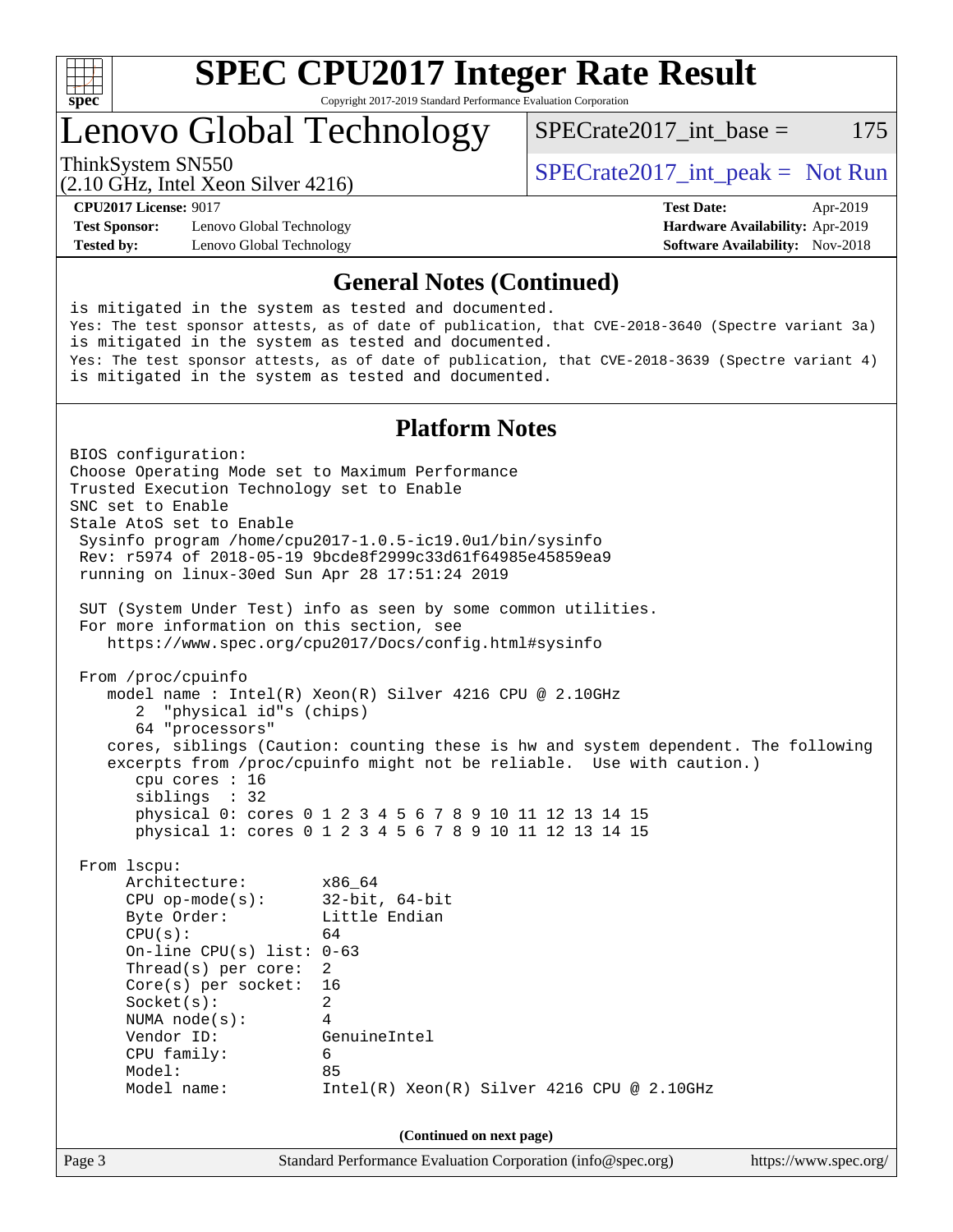

Lenovo Global Technology

ThinkSystem SN550<br>  $(2.10 \text{ GHz} \text{ Intel } \text{Yoon } \text{Silvar } 4216)$  [SPECrate2017\\_int\\_peak =](http://www.spec.org/auto/cpu2017/Docs/result-fields.html#SPECrate2017intpeak) Not Run  $SPECTate2017\_int\_base = 175$ 

(2.10 GHz, Intel Xeon Silver 4216)

**[Test Sponsor:](http://www.spec.org/auto/cpu2017/Docs/result-fields.html#TestSponsor)** Lenovo Global Technology **[Hardware Availability:](http://www.spec.org/auto/cpu2017/Docs/result-fields.html#HardwareAvailability)** Apr-2019 **[Tested by:](http://www.spec.org/auto/cpu2017/Docs/result-fields.html#Testedby)** Lenovo Global Technology **[Software Availability:](http://www.spec.org/auto/cpu2017/Docs/result-fields.html#SoftwareAvailability)** Nov-2018

**[CPU2017 License:](http://www.spec.org/auto/cpu2017/Docs/result-fields.html#CPU2017License)** 9017 **[Test Date:](http://www.spec.org/auto/cpu2017/Docs/result-fields.html#TestDate)** Apr-2019

### **[Platform Notes \(Continued\)](http://www.spec.org/auto/cpu2017/Docs/result-fields.html#PlatformNotes)**

| Stepping:                                       | 6                                                                                    |
|-------------------------------------------------|--------------------------------------------------------------------------------------|
| CPU MHz:                                        | 2100.000                                                                             |
| $CPU$ $max$ $MHz$ :                             | 3200.0000                                                                            |
| CPU min MHz:                                    | 800.0000                                                                             |
| BogoMIPS:                                       | 4200.00                                                                              |
| Virtualization:                                 | $VT - x$                                                                             |
| L1d cache:                                      | 32K                                                                                  |
| Lli cache:                                      | 32K                                                                                  |
| $L2$ cache:                                     | 1024K                                                                                |
| L3 cache:                                       | 22528K                                                                               |
|                                                 | NUMA node0 CPU(s): 0-3,8-11,32-35,40-43                                              |
|                                                 | NUMA nodel CPU(s): 4-7, 12-15, 36-39, 44-47                                          |
| NUMA $node2$ $CPU(s):$                          | 16-19, 24-27, 48-51, 56-59                                                           |
| NUMA $node3$ $CPU(s):$                          | $20 - 23, 28 - 31, 52 - 55, 60 - 63$                                                 |
| Flaqs:                                          | fpu vme de pse tsc msr pae mce cx8 apic sep mtrr pge mca cmov                        |
|                                                 | pat pse36 clflush dts acpi mmx fxsr sse sse2 ss ht tm pbe syscall nx pdpelgb rdtscp  |
|                                                 | lm constant_tsc art arch_perfmon pebs bts rep_good nopl xtopology nonstop_tsc cpuid  |
|                                                 | aperfmperf pni pclmulqdq dtes64 ds_cpl vmx smx est tm2 ssse3 sdbg fma cx16 xtpr pdcm |
|                                                 | pcid dca sse4_1 sse4_2 x2apic movbe popcnt tsc_deadline_timer aes xsave avx f16c     |
|                                                 | rdrand lahf_lm abm 3dnowprefetch cpuid_fault epb cat_13 cdp_13 invpcid_single ssbd   |
|                                                 | mba ibrs ibpb stibp tpr_shadow vnmi flexpriority ept vpid fsgsbase tsc_adjust bmil   |
|                                                 | hle avx2 smep bmi2 erms invpcid rtm cqm mpx rdt_a avx512f avx512dq rdseed adx smap   |
|                                                 | clflushopt clwb intel_pt avx512cd avx512bw avx512vl xsaveopt xsavec xgetbvl xsaves   |
|                                                 | cqm_llc cqm_occup_llc cqm_mbm_total cqm_mbm_local dtherm ida arat pln pts pku ospke  |
| avx512_vnni flush_l1d arch_capabilities         |                                                                                      |
| /proc/cpuinfo cache data                        |                                                                                      |
| cache size : 22528 KB                           |                                                                                      |
|                                                 |                                                                                      |
|                                                 | From numactl --hardware WARNING: a numactl 'node' might or might not correspond to a |
| physical chip.                                  |                                                                                      |
| $available: 4 nodes (0-3)$                      |                                                                                      |
|                                                 | node 0 cpus: 0 1 2 3 8 9 10 11 32 33 34 35 40 41 42 43                               |
| node 0 size: 193135 MB                          |                                                                                      |
| node 0 free: 186993 MB                          |                                                                                      |
|                                                 | node 1 cpus: 4 5 6 7 12 13 14 15 36 37 38 39 44 45 46 47                             |
| node 1 size: 193493 MB                          |                                                                                      |
| node 1 free: 193199 MB                          |                                                                                      |
|                                                 | node 2 cpus: 16 17 18 19 24 25 26 27 48 49 50 51 56 57 58 59                         |
| node 2 size: 193522 MB                          |                                                                                      |
| node 2 free: 193235 MB                          |                                                                                      |
|                                                 | node 3 cpus: 20 21 22 23 28 29 30 31 52 53 54 55 60 61 62 63                         |
| node 3 size: 193519 MB                          |                                                                                      |
| node 3 free: 193074 MB                          |                                                                                      |
| node distances:                                 |                                                                                      |
| node<br>$\overline{0}$<br>$\mathbf 1$<br>2<br>3 |                                                                                      |
| 0:<br>10 11<br>21<br>21                         |                                                                                      |
|                                                 |                                                                                      |
|                                                 | (Continued on next page)                                                             |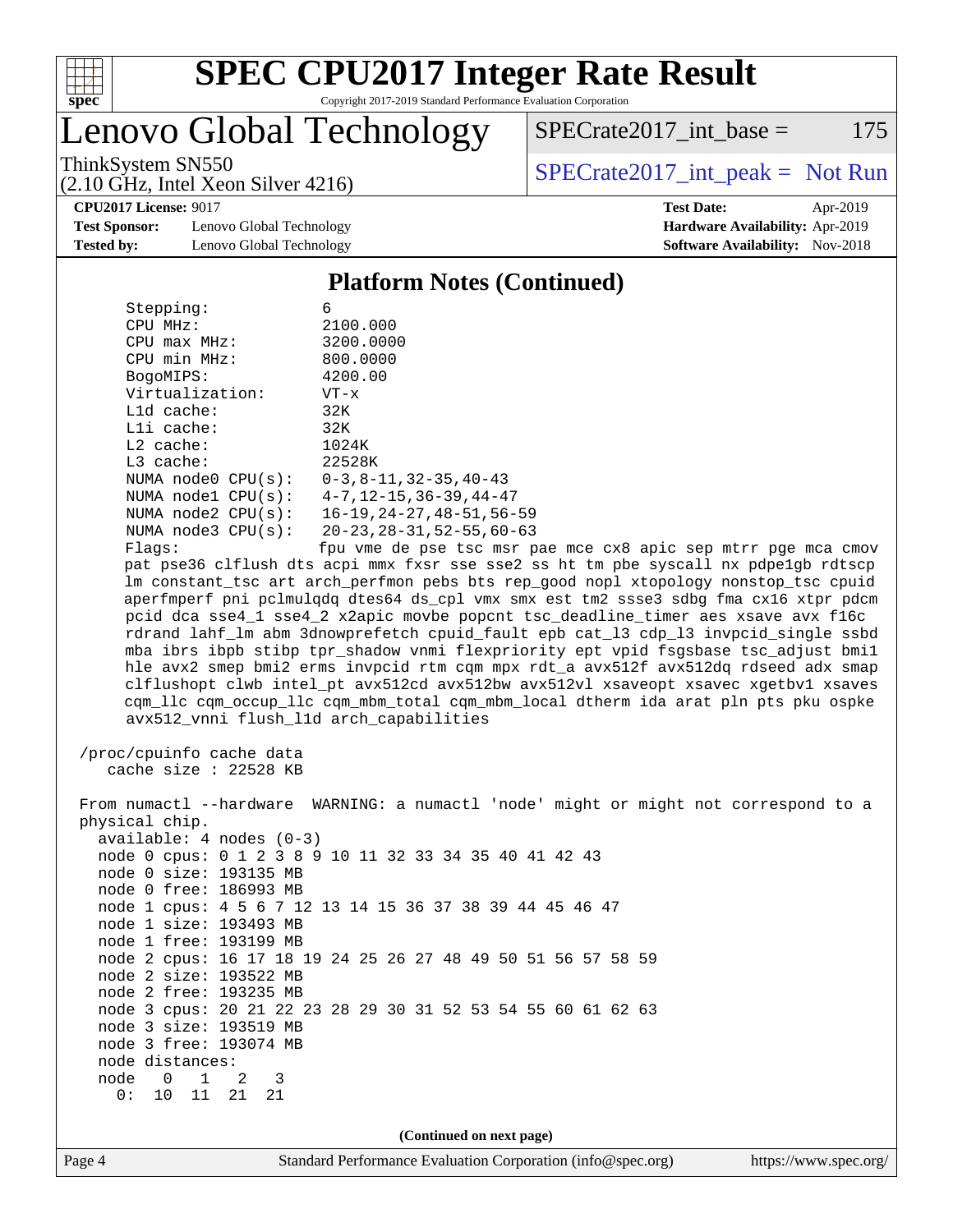| spec <sup>®</sup>                                                         |                                                                                                                                                                            |                              | Copyright 2017-2019 Standard Performance Evaluation Corporation | <b>SPEC CPU2017 Integer Rate Result</b>                                                                                                       |                                                                                                                                                                                                                                                                     |          |
|---------------------------------------------------------------------------|----------------------------------------------------------------------------------------------------------------------------------------------------------------------------|------------------------------|-----------------------------------------------------------------|-----------------------------------------------------------------------------------------------------------------------------------------------|---------------------------------------------------------------------------------------------------------------------------------------------------------------------------------------------------------------------------------------------------------------------|----------|
|                                                                           | Lenovo Global Technology                                                                                                                                                   |                              |                                                                 |                                                                                                                                               | $SPECrate2017\_int\_base =$                                                                                                                                                                                                                                         | 175      |
| ThinkSystem SN550                                                         | $(2.10 \text{ GHz}, \text{Intel Xeon Silver } 4216)$                                                                                                                       |                              |                                                                 |                                                                                                                                               | $SPECrate2017\_int\_peak = Not Run$                                                                                                                                                                                                                                 |          |
| <b>CPU2017 License: 9017</b><br><b>Test Sponsor:</b><br><b>Tested by:</b> | Lenovo Global Technology<br>Lenovo Global Technology                                                                                                                       |                              |                                                                 |                                                                                                                                               | <b>Test Date:</b><br>Hardware Availability: Apr-2019<br>Software Availability: Nov-2018                                                                                                                                                                             | Apr-2019 |
|                                                                           |                                                                                                                                                                            |                              | <b>Platform Notes (Continued)</b>                               |                                                                                                                                               |                                                                                                                                                                                                                                                                     |          |
| 1:<br>11<br>2:<br>21<br>3:<br>21                                          | 10<br>21<br>21<br>21<br>10<br>11<br>21<br>11<br>10                                                                                                                         |                              |                                                                 |                                                                                                                                               |                                                                                                                                                                                                                                                                     |          |
| From /proc/meminfo<br>MemTotal:<br>Hugepagesize:                          | HugePages_Total:                                                                                                                                                           | 792239448 kB<br>0<br>2048 kB |                                                                 |                                                                                                                                               |                                                                                                                                                                                                                                                                     |          |
| os-release:                                                               | From /etc/*release* /etc/*version*<br>NAME="SLES"<br>VERSION="15"<br>VERSION ID="15"<br>ID="sles"<br>ID LIKE="suse"<br>ANSI COLOR="0;32"<br>CPE_NAME="cpe:/o:suse:sles:15" |                              | PRETTY_NAME="SUSE Linux Enterprise Server 15"                   |                                                                                                                                               |                                                                                                                                                                                                                                                                     |          |
| uname $-a$ :                                                              | x86_64 x86_64 x86_64 GNU/Linux                                                                                                                                             |                              |                                                                 |                                                                                                                                               | Linux linux-30ed 4.12.14-25.13-default #1 SMP Tue Aug 14 15:07:35 UTC 2018 (947aa51)                                                                                                                                                                                |          |
|                                                                           | Kernel self-reported vulnerability status:                                                                                                                                 |                              |                                                                 |                                                                                                                                               |                                                                                                                                                                                                                                                                     |          |
| IBPB, IBRS_FW                                                             | CVE-2017-5754 (Meltdown):                                                                                                                                                  |                              | Not affected                                                    | CVE-2017-5753 (Spectre variant 1): Mitigation: __user pointer sanitization                                                                    | CVE-2017-5715 (Spectre variant 2): Mitigation: Indirect Branch Restricted Speculation,                                                                                                                                                                              |          |
|                                                                           | run-level 3 Apr 28 17:49                                                                                                                                                   |                              |                                                                 |                                                                                                                                               |                                                                                                                                                                                                                                                                     |          |
| Filesystem<br>/dev/sda3                                                   | SPEC is set to: /home/cpu2017-1.0.5-ic19.0u1<br>xfs                                                                                                                        | 893G                         | Type Size Used Avail Use% Mounted on<br>41G 852G<br>$5\%$ /     |                                                                                                                                               |                                                                                                                                                                                                                                                                     |          |
| Memory:                                                                   | BIOS Lenovo -[IVE135M-2.10]- 01/16/2019                                                                                                                                    |                              |                                                                 | frequent changes to hardware, firmware, and the "DMTF SMBIOS" standard.<br>24x Samsung M393A4K40BB2-CTD 32 GB 2 rank 2666, configured at 2400 | Additional information from dmidecode follows. WARNING: Use caution when you interpret<br>this section. The 'dmidecode' program reads system data which is "intended to allow<br>hardware to be accurately determined", but the intent may not be met, as there are |          |
|                                                                           | (End of data from sysinfo program)                                                                                                                                         |                              |                                                                 |                                                                                                                                               |                                                                                                                                                                                                                                                                     |          |
|                                                                           |                                                                                                                                                                            |                              |                                                                 |                                                                                                                                               |                                                                                                                                                                                                                                                                     |          |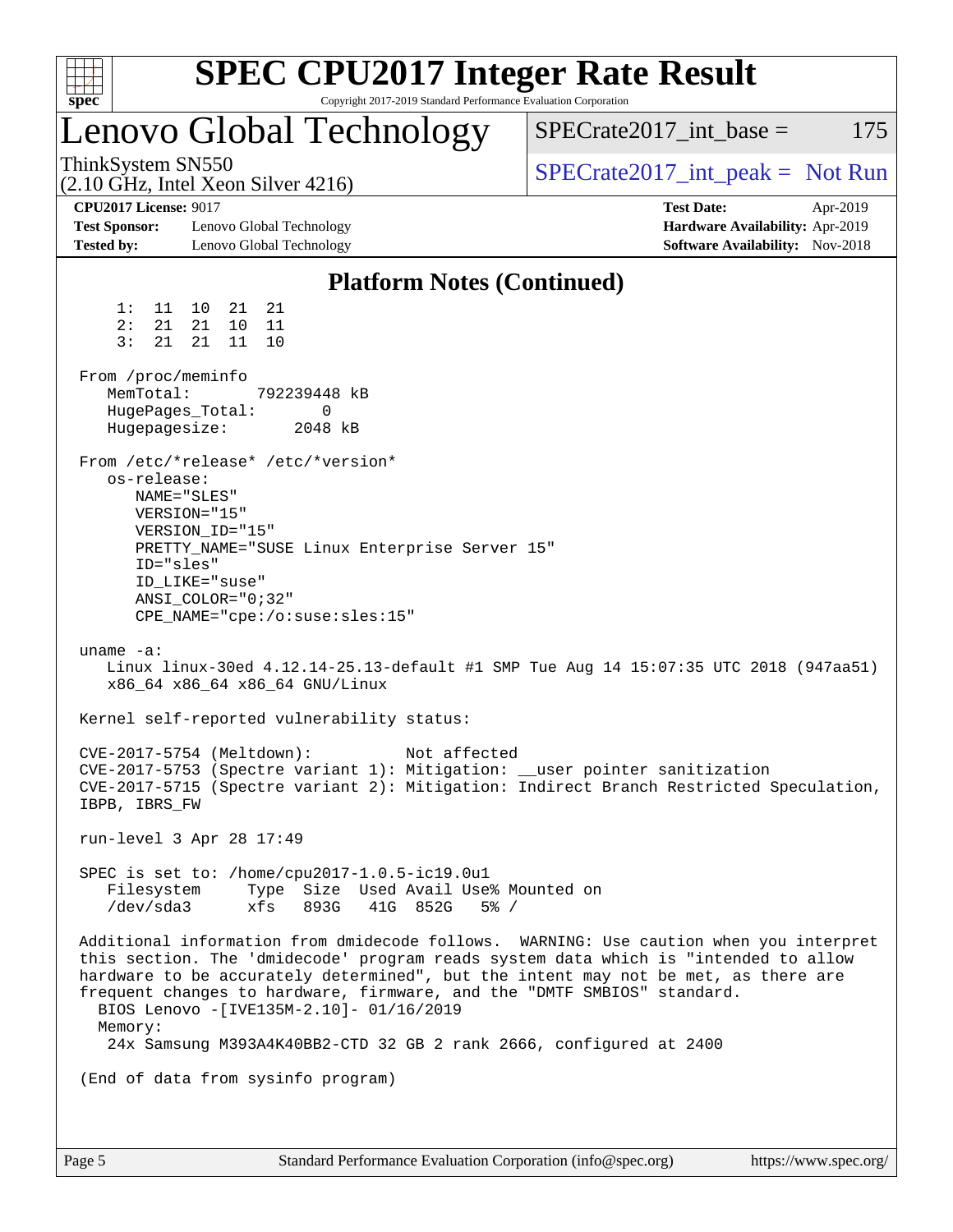

# Lenovo Global Technology

ThinkSystem SN550<br>  $\begin{array}{r} \text{SPECTA} \\ \text{SPECTA} \\ \text{SPECTA} \end{array}$  [SPECrate2017\\_int\\_peak =](http://www.spec.org/auto/cpu2017/Docs/result-fields.html#SPECrate2017intpeak) Not Run

 $SPECTate2017\_int\_base = 175$ 

(2.10 GHz, Intel Xeon Silver 4216)

**[CPU2017 License:](http://www.spec.org/auto/cpu2017/Docs/result-fields.html#CPU2017License)** 9017 **[Test Date:](http://www.spec.org/auto/cpu2017/Docs/result-fields.html#TestDate)** Apr-2019 **[Test Sponsor:](http://www.spec.org/auto/cpu2017/Docs/result-fields.html#TestSponsor)** Lenovo Global Technology **[Hardware Availability:](http://www.spec.org/auto/cpu2017/Docs/result-fields.html#HardwareAvailability)** Apr-2019

**[Tested by:](http://www.spec.org/auto/cpu2017/Docs/result-fields.html#Testedby)** Lenovo Global Technology **[Software Availability:](http://www.spec.org/auto/cpu2017/Docs/result-fields.html#SoftwareAvailability)** Nov-2018

## **[Compiler Version Notes](http://www.spec.org/auto/cpu2017/Docs/result-fields.html#CompilerVersionNotes)**

| 500.perlbench $r(base)$ 502.qcc $r(base)$ 505.mcf $r(base)$ 525.x264 $r(base)$<br>CC.<br>$557.xx$ $r(base)$                                                                            |
|----------------------------------------------------------------------------------------------------------------------------------------------------------------------------------------|
| Intel(R) C Intel(R) 64 Compiler for applications running on Intel(R) 64,<br>Version 19.0.1.144 Build 20181018<br>Copyright (C) 1985-2018 Intel Corporation. All rights reserved.       |
| CXXC 520.omnetpp $r(base)$ 523.xalancbmk $r(base)$ 531.deepsjeng $r(base)$<br>$541.$ leela r(base)                                                                                     |
| Intel(R) $C++$ Intel(R) 64 Compiler for applications running on Intel(R) 64,<br>Version 19.0.1.144 Build 20181018<br>Copyright (C) 1985-2018 Intel Corporation. All rights reserved.   |
| =========================<br>FC 548. exchange2 r(base)                                                                                                                                 |
| Intel(R) Fortran Intel(R) 64 Compiler for applications running on Intel(R)<br>64, Version 19.0.1.144 Build 20181018<br>Copyright (C) 1985-2018 Intel Corporation. All rights reserved. |
|                                                                                                                                                                                        |

## **[Base Compiler Invocation](http://www.spec.org/auto/cpu2017/Docs/result-fields.html#BaseCompilerInvocation)**

[C benchmarks](http://www.spec.org/auto/cpu2017/Docs/result-fields.html#Cbenchmarks): [icc -m64 -std=c11](http://www.spec.org/cpu2017/results/res2019q2/cpu2017-20190429-13120.flags.html#user_CCbase_intel_icc_64bit_c11_33ee0cdaae7deeeab2a9725423ba97205ce30f63b9926c2519791662299b76a0318f32ddfffdc46587804de3178b4f9328c46fa7c2b0cd779d7a61945c91cd35)

[C++ benchmarks:](http://www.spec.org/auto/cpu2017/Docs/result-fields.html#CXXbenchmarks) [icpc -m64](http://www.spec.org/cpu2017/results/res2019q2/cpu2017-20190429-13120.flags.html#user_CXXbase_intel_icpc_64bit_4ecb2543ae3f1412ef961e0650ca070fec7b7afdcd6ed48761b84423119d1bf6bdf5cad15b44d48e7256388bc77273b966e5eb805aefd121eb22e9299b2ec9d9)

[Fortran benchmarks](http://www.spec.org/auto/cpu2017/Docs/result-fields.html#Fortranbenchmarks): [ifort -m64](http://www.spec.org/cpu2017/results/res2019q2/cpu2017-20190429-13120.flags.html#user_FCbase_intel_ifort_64bit_24f2bb282fbaeffd6157abe4f878425411749daecae9a33200eee2bee2fe76f3b89351d69a8130dd5949958ce389cf37ff59a95e7a40d588e8d3a57e0c3fd751)

## **[Base Portability Flags](http://www.spec.org/auto/cpu2017/Docs/result-fields.html#BasePortabilityFlags)**

 500.perlbench\_r: [-DSPEC\\_LP64](http://www.spec.org/cpu2017/results/res2019q2/cpu2017-20190429-13120.flags.html#b500.perlbench_r_basePORTABILITY_DSPEC_LP64) [-DSPEC\\_LINUX\\_X64](http://www.spec.org/cpu2017/results/res2019q2/cpu2017-20190429-13120.flags.html#b500.perlbench_r_baseCPORTABILITY_DSPEC_LINUX_X64) 502.gcc\_r: [-DSPEC\\_LP64](http://www.spec.org/cpu2017/results/res2019q2/cpu2017-20190429-13120.flags.html#suite_basePORTABILITY502_gcc_r_DSPEC_LP64) 505.mcf\_r: [-DSPEC\\_LP64](http://www.spec.org/cpu2017/results/res2019q2/cpu2017-20190429-13120.flags.html#suite_basePORTABILITY505_mcf_r_DSPEC_LP64) 520.omnetpp\_r: [-DSPEC\\_LP64](http://www.spec.org/cpu2017/results/res2019q2/cpu2017-20190429-13120.flags.html#suite_basePORTABILITY520_omnetpp_r_DSPEC_LP64)

**(Continued on next page)**

Page 6 Standard Performance Evaluation Corporation [\(info@spec.org\)](mailto:info@spec.org) <https://www.spec.org/>